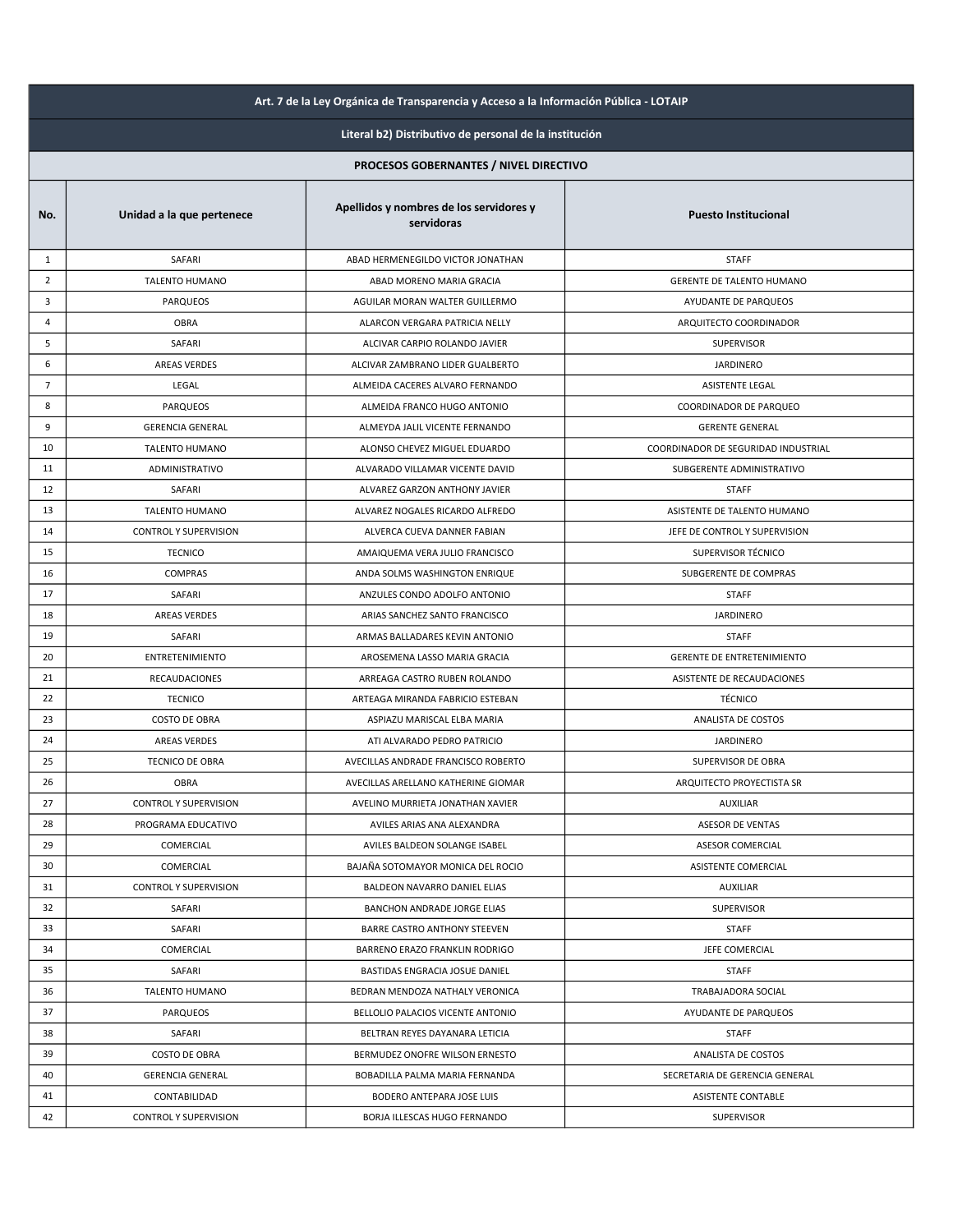| 43 | ADMINISTRATIVO                    | BRIONES CEDEÑO ROMAN VITALIANO                | SUPERVISOR TECNICO                           |
|----|-----------------------------------|-----------------------------------------------|----------------------------------------------|
| 44 | SAFARI                            | BRIONES FRANCO DARWI JOSE                     | <b>STAFF</b>                                 |
| 45 | SAFARI                            | BRIONES MORENO LUIS FERNANDO                  | <b>STAFF</b>                                 |
| 46 | <b>ELECTRICO</b>                  | BRIONES POWELL SEGUNDO MAURO                  | <b>ELECTRICO</b>                             |
| 47 | <b>OBRA</b>                       | <b>BUCHELI ROMERO GINA ESTEFANIA</b>          | ARQUITECTO PROYECTISTA JR                    |
| 48 | MARKETING                         | BUSTOS ECHEVERRIA ANGEL MOISES                | DISEÑADOR GRÁFICO                            |
| 49 | COMERCIAL                         | CACERES ANDRADE NORMA PIERINA                 | <b>GESTOR DE COBRANZA</b>                    |
| 50 | SAFARI                            | CALDERON ESPINOZA ANGEL FERNANDO              | <b>STAFF</b>                                 |
| 51 | <b>PARQUEOS</b>                   | CALVA CALVA JUAN CARLOS                       | AYUDANTE DE PARQUEOS                         |
| 52 | COMUNICACION                      | CAMPOSANO CABRERA MARCELA AUXILIADORA NARCISA | <b>GERENTE DE COMUNICACION Y RRPP</b>        |
| 53 | PROGRAMA EDUCATIVO                | CARBO IZQUIERDO WILLIAN FERNANDO              | <b>ASESOR DE VENTAS</b>                      |
| 54 | <b>AREAS VERDES</b>               | CARDENAS CAICEDO CHRISTIAN ROSALINO           | <b>JARDINERO</b>                             |
| 55 | <b>TECNICO</b>                    | CARDENAS LEON LUIS ALBERTO                    | TÉCNICO                                      |
| 56 | <b>CONTROL Y SUPERVISION</b>      | CARDOSO ASUNCION JOSE GABRIEL                 | <b>AUXILIAR</b>                              |
| 57 | <b>GERENCIA GENERAL</b>           | CARRIEL SOLARTE PAULINA ANDREA                | ASESOR                                       |
| 58 | CLIMATIZACION                     | CASTILLO CABRERA ALFREDO BELARMINO            | JEFE DE CLIMATIZACION Y BOMBAS               |
| 59 | <b>PARQUEOS</b>                   | CASTILLO DELUGO ANDRES NICOLAS                | AYUDANTE DE PARQUEOS                         |
| 60 | OPERACIONES                       | CASTRO BRAVO LUIS ANTONIO                     | JEFE TÉCNICO DE OPERACIONES                  |
| 61 | AREAS VERDES                      | CASTRO INTRIAGO KLEBER JEOVANNY               | <b>JARDINERO</b>                             |
| 62 | AREAS VERDES                      | CASTRO INTRIAGO LUIS ALBERTO                  | <b>JARDINERO</b>                             |
| 63 | AREAS VERDES                      | CEDEÑO MACIAS LUIS ELICIO                     | <b>JARDINERO</b>                             |
| 64 | <b>OBRA</b>                       | CELLERI MATAMOROS VERONICA DE LOS ANGELES     | ASISTENTE DE GERENCIA                        |
| 65 | TECNICO DE OBRA                   | CERVIGON LOOR JORGE ENRIQUE                   | JEFE TÉCNICO                                 |
| 66 | <b>PARQUEOS</b>                   | CEVALLOS PASAGUAY SAMUEL TOMAS                | AYUDANTE DE PARQUEOS                         |
| 67 | OBRA                              | CHANG CHING MARTHA CAROLINA                   | DISEÑADOR DE PAISAJE                         |
| 68 | CLIMATIZACION                     | CHAVARRIA DUEÑAS GALO JOFFRE                  | TECNICO DE CLIMATIZACION                     |
| 69 | <b>COSTO DE OBRA</b>              | CHAVEZ JACOME ALFONSO ENRIQUE                 | ANALISTA DE COSTOS                           |
| 70 | SAFARI                            | CHAVEZ MENDOZA MAILENE MARCELA                | <b>STAFF</b>                                 |
| 71 | <b>AREAS VERDES</b>               | CHAVEZ VEGA CARLOS GUSTAVO                    | JARDINERO                                    |
| 72 | <b>GERENCIA GENERAL</b>           | CHELE BAQUE JAEL MARJORIE                     | ASESOR                                       |
| 73 | ADMINISTRATIVO                    | CHEVASCO ESCOBAR JOSE LUIS                    | COORDINADOR ADMINISTRATIVO                   |
| 74 | <b>RECAUDACIONES</b>              | CHINGA CHEVASCO CARLOS ORLANDO                | ASISTENTE DE RECAUDACIONES                   |
| 75 | <b>RECAUDACIONES</b>              | CHUQUI GOMEZ PIEDAD DEL CARMEN                | JEFE DE RECAUDACIONES Y PARQUEO              |
| 76 | SAFARI                            | CISNEROS BURBANO VICTOR EMILIO                | STAFF                                        |
| 77 | CENTRAL DE MONITOREO              | COBEÑA CHIQUITO VICENTE JAIR                  | AGENTE DE CONTROL Y MONITOREO                |
| 78 | <b>PARQUEOS</b>                   | CONSTANTE CEDEÑO CRISTOBAL ERNESTO            | AYUDANTE DE PARQUEOS                         |
| 79 | <b>TECNICO DE OBRA</b>            | CONTRERAS CAICHE MANUEL ANTONIO               | <b>SUPERVISOR DE OBRA</b>                    |
| 80 | CONTABILIDAD                      | CORDERO YANEZ VERONICA DE LAS MERCEDES        | ANALISTA CONTABLE                            |
| 81 | CLIMATIZACION                     | CORDOVA MAYORGA SANTIAGO BOLIVAR              | TECNICO DE CLIMATIZACION                     |
| 82 | OBRA                              | CRESPO GOMEZ SIMON OCTAVIANO                  | ARQUITECTO COORDINADOR                       |
| 83 | SAFARI                            | CRUZ RIVAS JENNIFER NATHALI                   | <b>STAFF</b>                                 |
| 84 | SAFARI                            | CUASAPAZ AGUIRRE DIEGO ALEXIS                 | <b>STAFF</b>                                 |
| 85 | OPERACIONES                       | DAPELO AQUIM JUAN JOSE                        | SUBGERENTE DE OPERACIONES                    |
| 86 | <b>TALENTO HUMANO</b>             | DAVALOS RAMIA CAMILA ISABEL                   | ANALISTA DE TALENTO HUMANO                   |
| 87 | SAFARI                            | DE LA CUADRA VALLEJO DIEGO ALEJANDRO          | SUPERVISOR                                   |
| 88 | SAFARI                            | DE LA VERA MOSQUERA NELSON DANTON             | <b>STAFF</b>                                 |
| 89 | SAFARI                            | DE OLIVEIRA SOLORZANO ALCIDES HOOVER          | COORDINADOR                                  |
| 90 | PROGRAMA EDUCATIVO                | DEFILIPPI REGALADO MARTHA CLEOTILDE           | COORDINADOR DE PROGRAMA EDUCATIVO            |
| 91 | PROYECTOS PLANIFICACION Y CONTROL | DELGADO BAHAMONDE FERNANDO PATRICIO           | GERENTE DE PROYECTOS PLANIFICACION Y CONTROL |
| 92 | <b>PARQUEOS</b>                   | DELGADO ROSADO MANUEL OSWALDO                 | AYUDANTE DE PARQUEOS                         |
|    |                                   |                                               |                                              |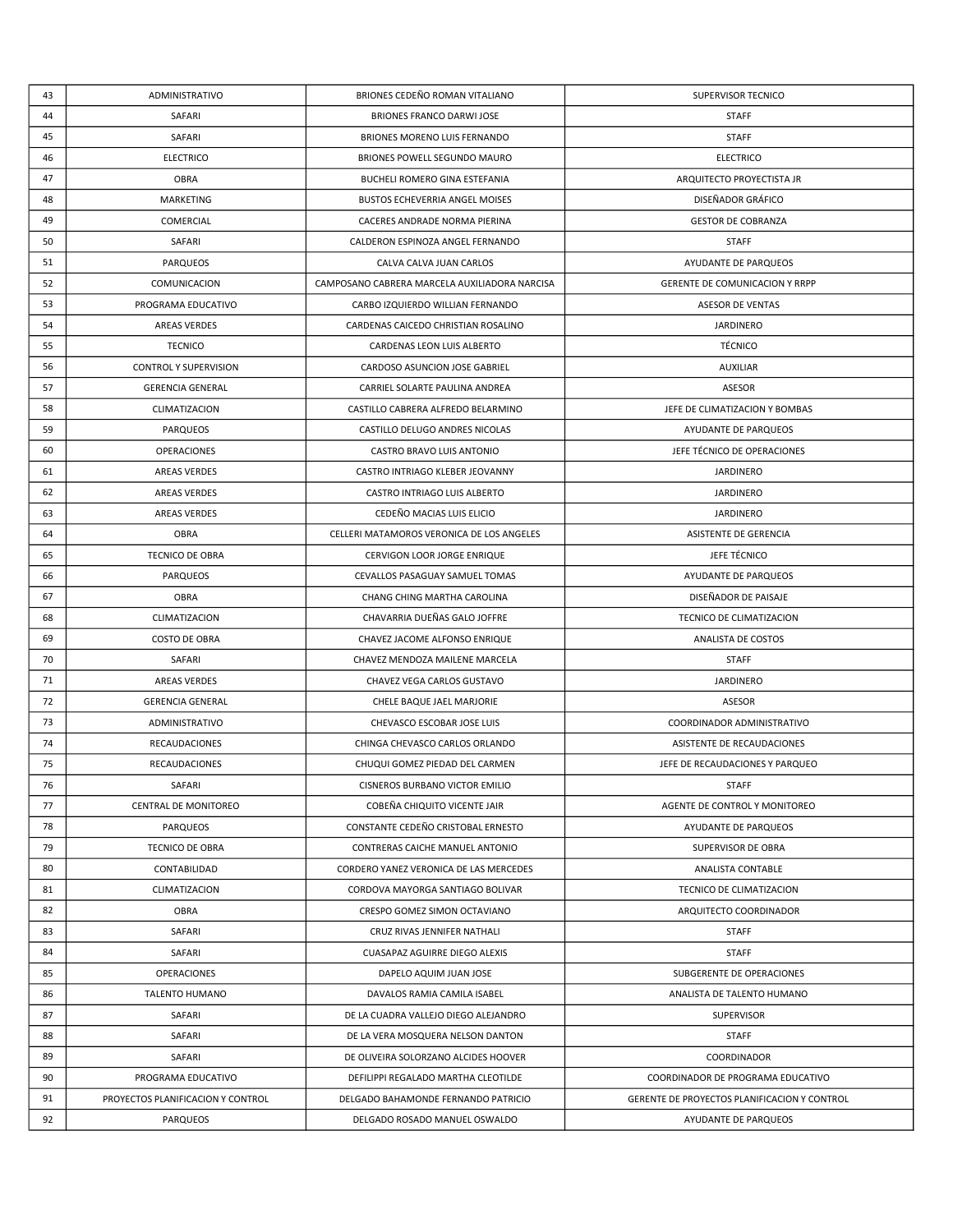| 93  | <b>GERENCIA GENERAL</b> | DEMERA ESTRELLA CRISTHIAN ALEXANDER      | ANALISTA DE AUDITORIA INTERNA        |
|-----|-------------------------|------------------------------------------|--------------------------------------|
| 94  | <b>AREAS VERDES</b>     | DESIDERIO BOHORQUEZ DARWIN ROBERTO       | <b>JARDINERO</b>                     |
| 95  | <b>TECNICO DE OBRA</b>  | DIAZ BALDEON VICTOR MANUEL               | SUPERVISOR DE OBRA                   |
| 96  | MARKETING               | DIMITRAKIS RUIZ JOSE CRISTOBAL           | JEFE DE DISEÑO GRAFICO Y AUDIOVISUAL |
| 97  | SAFARI                  | DOMINGUEZ SARASTI JUAN CARLOS            | <b>STAFF</b>                         |
| 98  | OBRA                    | DREHER ANDRADE DOUGLAS ANTONY            | JEFE DE DISEÑO ARQUITECTONICO        |
| 99  | <b>GERENCIA GENERAL</b> | DUARTE BAJAÑA HERMENSON ROLANDO          | MENSAJERO                            |
| 100 | TECNICO DE OBRA         | DUEÑAS ROSSI FERNANDO                    | JEFE TÉCNICO                         |
| 101 | COMERCIAL               | ECHEVERRIA FIGUEROA DIANA MARIA          | ANALISTA DE NEGOCIOS                 |
| 102 | CENTRAL DE MONITOREO    | ENCALADA SANCHEZ CARLO GABRIEL           | TECNICO DE CONTROL Y MONITOREO       |
| 103 | COMERCIAL               | ESCOBAR NAVARRO TAIDE NARCISA            | ASISTENTE ADMINISTRATIVA             |
| 104 | ENTRETENIMIENTO         | ESPINOZA FIGUEROA LISSETTE GIOMARA       | ASISTENTE DE ENTRETENIMIENTO         |
| 105 | <b>PARQUEOS</b>         | ESPINOZA MONTENEGRO GERMAN JACINTO       | AYUDANTE DE PARQUEOS                 |
| 106 | OPERACIONES             | ESPINOZA VALENCIA JHONNY VICENTE         | <b>AUXILIAR TECNICO</b>              |
| 107 | <b>ELECTRICO</b>        | ESTRELLA PAEZ PABLO ANTONIO              | JEFE ELECTRICO                       |
| 108 | <b>PARQUEOS</b>         | ESTUPIÑAN CAMPOVERDE ANDREA ELIZABETH    | OPERADOR DE CONSOLA                  |
| 109 | OBRA                    | FABRE TAPIA ZOILA REBECA                 | ARQUITECTO PROYECTISTA SR            |
| 110 | OPERACIONES             | FALCONES MOROCHO FERNANDO XAVIER         | MAESTRO METALMECANICA                |
| 111 | SAFARI                  | FARIÑO RODRIGUEZ JORGE ALFREDO           | <b>STAFF</b>                         |
| 112 | MARKETING               | FERRUZOLA ALAVA MARIA JOSE               | COORDINADOR DE MARKETING JR          |
| 113 | OPERACIONES             | FIALLOS QUIROZ MANUEL ROLANDO            | <b>AUXILIAR TECNICO</b>              |
| 114 | <b>COSTO DE OBRA</b>    | FIGUEROA RIOS EDWARD FABIAN              | JEFE DE COSTO                        |
| 115 | PROGRAMA EDUCATIVO      | FLORES GARCES WASHINGTON FERNANDO        | <b>AUXILIAR DE ACOPIO</b>            |
| 116 | SAFARI                  | FREIRE RIZZO LISSETTE MERCEDES           | <b>STAFF</b>                         |
| 117 | SAFARI                  | FUENTES VITERI ARIEL ALEJANDRO           | <b>STAFF</b>                         |
| 118 | CONTABILIDAD            | GAGO FLORES VERONICA FABIOLA             | JEFE DE CONTABILIDAD                 |
| 119 | SAFARI                  | GALARZA LOPEZ MIRIAM DEYSI               | <b>STAFF</b>                         |
| 120 | OPERACIONES             | GALARZA SOLIS FRANKLIN VIRGILIO          | <b>PINTOR</b>                        |
| 121 | SAFARI                  | <b>GALINDO ROCA KATTY MARYURI</b>        | <b>STAFF</b>                         |
| 122 | CONTABILIDAD            | GARCIA CHUQUIMARCA CRISTOPHER LEONEL     | <b>ASISTENTE CONTABLE</b>            |
| 123 | SAFARI                  | GARCIA GONZALEZ LUIS FERNANDO            | COORDINADOR                          |
| 124 | OPERACIONES             | <b>GARCIA LOOR NIEVE JOHANNA</b>         | ANALISTA DE OPERACIONES              |
| 125 | CENTRAL DE MONITOREO    | GARCIA VELOZ JOSE JUAN                   | AGENTE DE CONTROL Y MONITOREO        |
| 126 | SAFARI                  | GAROFALO VALLEJO YOLANDA MARICELA        | <b>COORDINADOR</b>                   |
| 127 | LA BOTA                 | GOMEZ LAYANA PABLO EMILIO                | SUPERVISOR                           |
| 128 | <b>PARQUEOS</b>         | GONZALEZ ARMENDARIZ CRISTOPHER ANDRES    | AYUDANTE DE PARQUEOS                 |
| 129 | CLIMATIZACION           | GONZALEZ CABEZAS RUBEN ENRIQUE           | TECNICO DE BOMBAS                    |
| 130 | SAFARI                  | GONZALEZ CANDO ALVARO VICENTE            | <b>STAFF</b>                         |
| 131 | PRESUPUESTO Y TESORERIA | <b>GONZALEZ TORRES NELSON EUCLIDES</b>   | GERENTE ADMINISTRATIVO FINANCIERO    |
| 132 | SAFARI                  | GONZALEZ ZAMBRANO HENRRY JOSUE           | <b>STAFF</b>                         |
| 133 | <b>ELECTRICO</b>        | <b>GRANDA VENTURA JOSE MICHAEL</b>       | <b>ELECTRICO</b>                     |
| 134 | SISTEMAS                | GRUDENA SALCEDO LUIS EMILIO              | JEFE DE INFRAESTRUCTURA INFORMATICA  |
| 135 | CONTABILIDAD            | GUAMAN ABAD DARWIN ALEXANDER             | <b>ASISTENTE CONTABLE</b>            |
| 136 | MARKETING               | GUTIERREZ LEBED DENISSE                  | <b>GERENTE DE MARKETING</b>          |
| 137 | CLIMATIZACION           | GUTIERREZ RODRIGUEZ JOAQUIN ARISTIDES    | TECNICO DE CLIMATIZACION             |
| 138 | MOBILIARIO URBANO       | GUZMAN CAMPOSANO ZOILA MARIA DEL ROSARIO | COORDINADOR DE MOBILIARIO URBANO     |
| 139 | SAFARI                  | HABLICH PAREDES ANDREA MELISSA           | <b>STAFF</b>                         |
| 140 | LEGAL                   | HAZ BAQUERIZO MARIA VERONICA             | ABOGADO SENIOR                       |
| 141 | SAFARI                  | HERRERA BANCHON ROLANDO MAURICIO         | <b>STAFF</b>                         |
| 142 | <b>PARQUEOS</b>         | HINOSTROZA ALCIVAR JOSE ANTONIO          | AYUDANTE DE PARQUEOS                 |
|     |                         |                                          |                                      |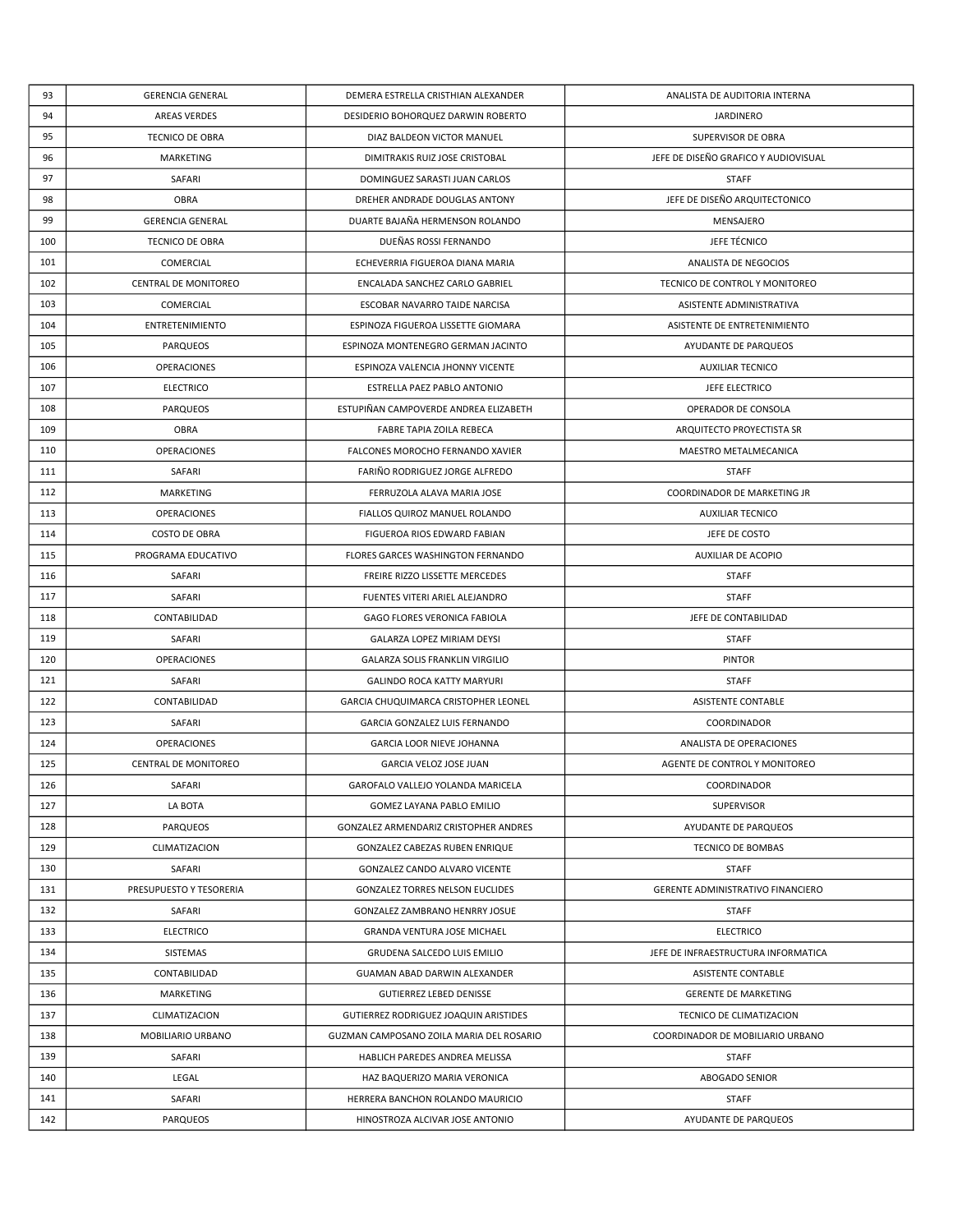| 143 | TECNICO DE OBRA             | HUREL ZENCK PEDRO ANTONIO           | JEFE TÉCNICO                            |
|-----|-----------------------------|-------------------------------------|-----------------------------------------|
| 144 | <b>TECNICO</b>              | INDIO QUIMIS LEONARDO FRANCISCO     | TECNICO DE AUDIO                        |
| 145 | MOBILIARIO URBANO           | INFANTE CHAVEZ ANABEL DENISSE       | ASISTENTE DE MOBILIARIO URBANO          |
| 146 | OPERACIONES                 | INTRIAGO MACIAS KELVIN GONZALO      | <b>GERENTE DE OPERACIONES</b>           |
| 147 | SAFARI                      | IZQUIERDO MONAR RUTH SUSANA         | COORDINADOR                             |
| 148 | SAFARI                      | JACOME PIZA ALBIERY MISSAEL         | <b>STAFF</b>                            |
| 149 | COMUNICACION                | JARAMILLO VALVERDE ANGIE FIORELLA   | COMUNICADOR AUDIOVISUAL                 |
| 150 | PROGRAMA EDUCATIVO          | LADINES GUTIERREZ RICHARD OMAR      | AUXILIAR DE LOGISTICA                   |
| 151 | <b>OBRA</b>                 | LANDIVAR VELEZ GABRIEL EDUARDO      | ARQUITECTO COORDINADOR                  |
| 152 | COMERCIAL                   | LARA MONCAYO NATALI ISABELLE        | <b>GERENTE COMERCIAL</b>                |
| 153 | <b>TECNICO</b>              | LARREA JAIME JOHN ROMMY             | SUPERVISOR TÉCNICO                      |
| 154 | SAFARI                      | LATORRE PEÑA ADRIAN SANTIAGO        | <b>STAFF</b>                            |
| 155 | SAFARI                      | LAZO RAMOS JONATHAN GABRIEL         | <b>STAFF</b>                            |
| 156 | TECNICO DE OBRA             | LEON CAJAMARCA COSME JORGE ENRIQUE  | SUPERVISOR DE OBRA                      |
| 157 | SAFARI                      | LEON LOPEZ CHARLES JOSUE            | <b>STAFF</b>                            |
| 158 | PROGRAMA EDUCATIVO          | LEON SANCHEZ ANDREINA DEL CARMEN    | <b>STAFF</b>                            |
| 159 | SAFARI                      | LIMONES BARCOS NICOLE VANESSA       | <b>STAFF</b>                            |
| 160 | <b>PARQUEOS</b>             | LINO JIMENEZ OSCAR EFRAIN           | AYUDANTE DE PARQUEOS                    |
| 161 | <b>TECNICO</b>              | LIRIANO MACIAS JOHN BRYAN           | <b>TÉCNICO</b>                          |
| 162 | SAFARI                      | LOOR ORTIZ JOEL ANDRES              | <b>STAFF</b>                            |
| 163 | COMERCIAL                   | LOOR SUAREZ NAYELY DEL PILAR        | ATENCION AL CLIENTE                     |
| 164 | <b>PARQUEOS</b>             | LOPEZ CHICAIZA ROMULO PATRICIO      | AYUDANTE DE PARQUEOS                    |
| 165 | TECNICO DE OBRA             | LOPEZ TAPIA ABEL GONZALO            | SUPERVISOR DE OBRA                      |
| 166 | <b>PARQUEOS</b>             | LUCAS LEON KEVIN ANDRES             | AYUDANTE DE PARQUEOS                    |
| 167 | SAFARI                      | MACIAS GORDILLO JORGE LUIS          | CAJERO                                  |
|     |                             |                                     |                                         |
| 168 | SAFARI                      | MARCIAL MARIDUEÑA HENRY JAVIER      | <b>STAFF</b>                            |
| 169 | SAFARI                      | MARTINEZ BARRE LUIS STEFFANO        | <b>STAFF</b>                            |
| 170 | SAFARI                      | MARTINEZ BELTRAN LEONOR CECILIA     | <b>STAFF</b>                            |
| 171 | COMERCIAL                   | MARTINEZ GARAY SANTIAGO JOSE        | SUPERVISOR DE IMAGEN                    |
| 172 | COMERCIAL                   | MARTINEZ GILER JORGE JESUS          | ANALISTA COMERCIAL                      |
| 173 | <b>GERENCIA GENERAL</b>     | MARTINEZ HERRERA GENESIS PAMELA     | ASISTENTE DE GERENCIA LEGAL Y PROYECTOS |
| 174 | OPERACIONES                 | MARTINEZ MACIAS DARIO HUGO          | EBANISTA                                |
| 175 | <b>PARQUEOS</b>             | MARTINEZ MARIN JANIO SAID           | AYUDANTE DE PARQUEOS                    |
| 176 | LEGAL                       | MATICUREMA HEREDIA JAMILE MELISSA   | ASISTENTE DE ARCHIVO                    |
| 177 | <b>PARQUEOS</b>             | MENDEZ QUIZHPI FRANCISCO XAVIER     | AYUDANTE DE PARQUEOS                    |
| 178 | OPERACIONES                 | MENDOZA BERMUDEZ JORGE LUIS         | JEFE TÉCNICO DE OPERACIONES             |
| 179 | <b>COMPRAS</b>              | MENENDEZ PANCHANA MARIA AUXILIADORA | <b>ASISTENTE DE COMPRAS</b>             |
| 180 | PRESUPUESTO Y TESORERIA     | MERA MENDOZA EMMA JACQUELINE        | JEFE DE PRESUPUESTO Y TESOREIRA         |
| 181 | <b>TECNICO</b>              | MERCHAN MERINO WISNER ALEJANDRO     | TÉCNICO                                 |
| 182 | <b>AREAS VERDES</b>         | MERCHAN PINCAY MIGUEL SEBASTIAN     | <b>JARDINERO</b>                        |
| 183 | SAFARI                      | MERIZALDE DEMERA TANYA YESSENIA     | <b>STAFF</b>                            |
| 184 | OPERACIONES                 | MIELES CEDEÑO JOSE FELIX            | JEFE TÉCNICO DE OPERACIONES             |
| 185 | LA BOTA                     | MIELES MOREIRA SIRLENDY ISABEL      | COORDINADOR                             |
| 186 | <b>CENTRAL DE MONITOREO</b> | MIRANDA BALDEON SILVIA SANDRA       | AGENTE DE CONTROL Y MONITOREO           |
| 187 | <b>PARQUEOS</b>             | MIRANDA CRUZ HERNAN ENRIQUE         | OPERADOR DE CONSOLA                     |
| 188 | SAFARI                      | MOLINA PESANTES WASHINGTON XAVIER   | <b>STAFF</b>                            |
| 189 | PROGRAMA EDUCATIVO          | MONTENEGRO YAGUAL ANALY MELISSA     | <b>GESTOR AMBIENTAL</b>                 |
| 190 | <b>AREAS VERDES</b>         | MORA FUENTES RONALD RAFAEL          | <b>JARDINERO</b>                        |
| 191 | SAFARI                      | MOREIRA ROSADO ERIKA ODALYS         | <b>STAFF</b>                            |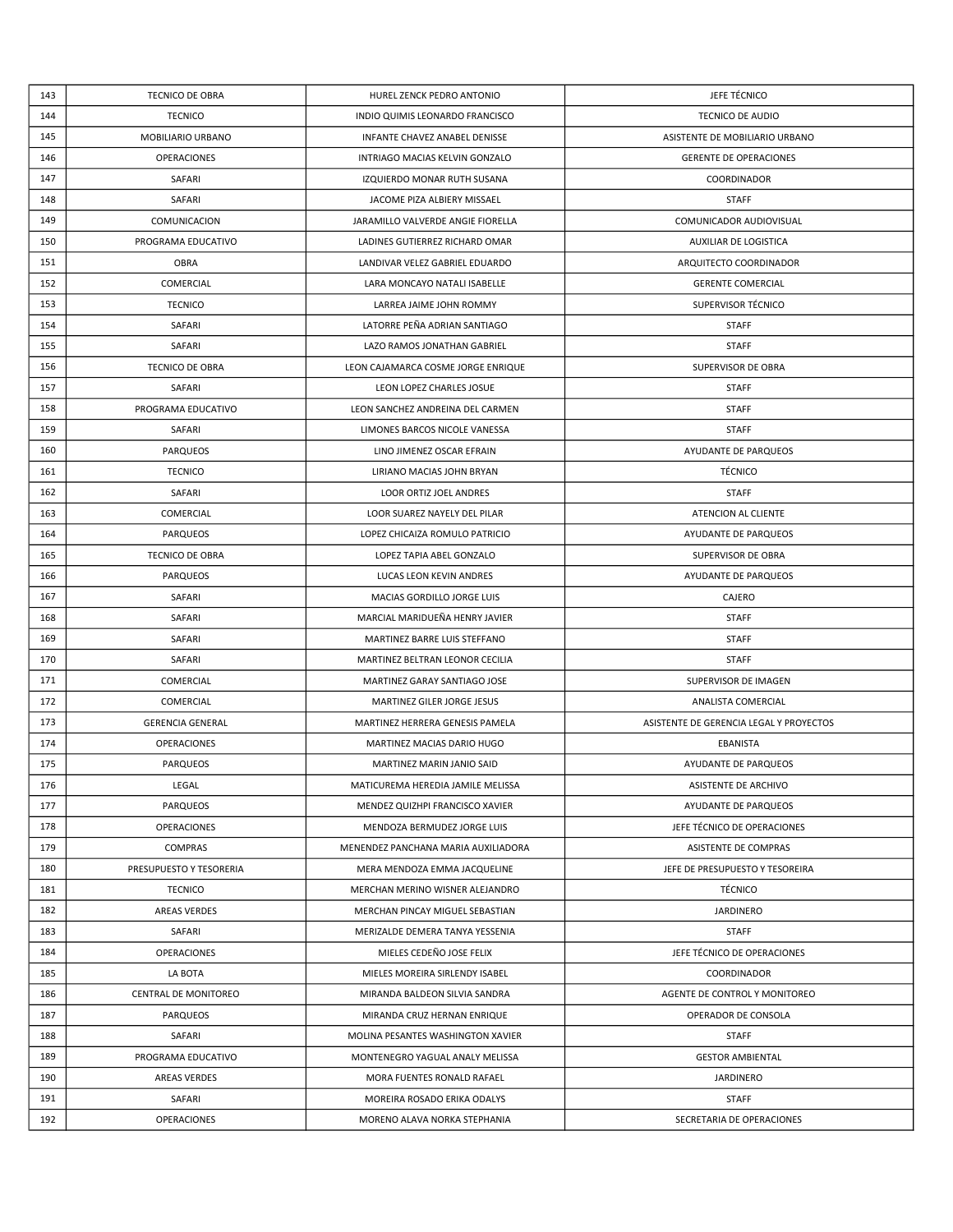| 193 | CENTRAL DE MONITOREO    | MORENO CANO DIEGO ARMANDO          | AGENTE DE CONTROL Y MONITOREO           |
|-----|-------------------------|------------------------------------|-----------------------------------------|
| 194 | SAFARI                  | MORENO COELLO CARLOS ADRIAN        | <b>SUPERVISOR</b>                       |
| 195 | COMUNICACION            | MORENO HERRERA JOSUE MANUEL        | PRODUCTOR MULTIMEDIA                    |
| 196 | SAFARI                  | MOSQUERA RODRIGUEZ WILSON BOLIVAR  | <b>STAFF</b>                            |
| 197 | TECNICO DE OBRA         | MOYA MORANTE JOHNNY JAVIER         | SUPERVISOR DE OBRA                      |
| 198 | SAFARI                  | MUÑIZ CHAGUAY JOSE ENRIQUES        | <b>STAFF</b>                            |
| 199 | OPERACIONES             | MUÑOZ HIDALGO ALEJANDRO XAVIER     | SUBGERENTE DE ADMINISTRACION Y CONTROL  |
| 200 | CENTRAL DE MONITOREO    | MUÑOZ MENDEZ JORGE ANDRES          | AGENTE DE CONTROL Y MONITOREO           |
| 201 | SISTEMAS                | MURILLO SOLORZANO RUDDY DAVID      | TÉCNICO DE SISTEMAS                     |
| 202 | PARQUEOS                | NACIPUCHA PUMA LUIS ELIAS          | AYUDANTE DE PARQUEOS                    |
| 203 | <b>AREAS VERDES</b>     | NAPA BRAVO FELIPE BARTOLO          | <b>JARDINERO</b>                        |
| 204 | OPERACIONES             | NAY MORANTE GRACE OLIVIA           | ASISTENTE DE GERENCIA                   |
| 205 | CENTRAL DE MONITOREO    | NICOLA JURADO ROBERTO CARLOS       | JEFE DE CENTRAL DE MONITOREO            |
| 206 | <b>TALENTO HUMANO</b>   | NUÑEZ ORRALA KELLY XIOMARA         | COORDINADOR DE TALENTO HUMANO - NÓMINA  |
| 207 | <b>AREAS VERDES</b>     | OCHOA GONZALEZ JIMMY ALBERTO       | JARDINERO                               |
| 208 | SISTEMAS                | OCHOA MENDOZA WILLIAM HERNAN       | JEFE DE SISTEMAS                        |
| 209 | OBRA                    | OCHOA VARGAS EDISON ALBERTO        | ARQUITECTO COORDINADOR                  |
| 210 | SAFARI                  | OLAYA PAREDES ISRAEL ALEJANDRO     | <b>STAFF</b>                            |
| 211 | CENTRAL DE MONITOREO    | ORDOÑEZ HIDALGO BARTOLOME GEOVANNY | AGENTE DE CONTROL Y MONITOREO           |
| 212 | ADMINISTRATIVO          | ORDOÑEZ ORDOÑEZ DELIA PATRICIA     | ASISTENTE ADMINISTRATIVA                |
| 213 | <b>COSTO DE OBRA</b>    | ORDOÑEZ VALAREZO CARLOS ANTONIO    | ASESOR TECNICO METALMECANICA            |
| 214 | SAFARI                  | ORELLANA CARPIO BILLY JOEL         | <b>STAFF</b>                            |
| 215 | <b>OPERACIONES</b>      | OSORIO MONTIGUE GETULIO BAYARDO    | JEFE TÉCNICO DE OPERACIONES             |
| 216 | OPERACIONES             | PAEZ BERNITA RAY OLIVER            | <b>AUXILIAR TECNICO</b>                 |
| 217 | <b>PARQUEOS</b>         | PAEZ BERNITA ROY LENIN             | AYUDANTE DE PARQUEOS                    |
| 218 | <b>OBRA</b>             | PAEZ CHAVEZ CYNDI VIVIANA          | ADMINISTRADOR DE RECURSOS E INFORMACION |
| 219 | <b>GERENCIA GENERAL</b> | PAGUAY LOZA JOHNNY RICARDO         | MENSAJERO                               |
| 220 | AREAS VERDES            | PALACIO ANCHUNDIA WILLAN JHON      | PODADOR                                 |
| 221 | <b>AREAS VERDES</b>     | PALACIOS VELIZ JOSE EMILIANO       | <b>JARDINERO</b>                        |
| 222 | AREAS VERDES            | PALACIOS VERA JOSE LUIS            | JEFE DE AREAS VERDES                    |
| 223 | SAFARI                  | PALMA ALCIVAR FRANK DE JESUS       | <b>STAFF</b>                            |
| 224 | COMUNICACION            | PAREDES CORDOVA FRANKLIN GIOVANNI  | ASISTENTE DE COMUNICACION               |
| 225 | SAFARI                  | PAREDES PERALTA GISELLE MARIELA    | <b>STAFF</b>                            |
| 226 | <b>GERENCIA GENERAL</b> | PASTOR GARCIA RONALD FRANCISCO     | MENSAJERO                               |
| 227 | COMERCIAL               | PAVON ANZULES JOSELYN VIVIANA      | ATENCION AL CLIENTE                     |
| 228 | <b>TECNICO</b>          | PEÑAFIEL IZURIETA ALEXANDER STEVEN | <b>TÉCNICO</b>                          |
| 229 | <b>GERENCIA GENERAL</b> | PEÑAFIEL LOZADA ROCIO DEL CARMEN   | ASISTENTE ADMINISTRATIVO                |
| 230 | OPERACIONES             | PEÑALOZA PINTO JOSE ALBERTO        | <b>PINTOR</b>                           |
| 231 | <b>ELECTRICO</b>        | PERALTA TORRES RICARDO ANTONIO     | <b>ELECTRICO</b>                        |
| 232 | CENTRAL DE MONITOREO    | PEREZ BOLAÑOS JORDY NEPTALI        | AGENTE DE CONTROL Y MONITOREO           |
| 233 | SAFARI                  | PEREZ CORDOVA JONATHAN ANDRES      | <b>SUPERVISOR</b>                       |
| 234 | LEGAL                   | PEREZ PEREZ NELLY ELIZABETH        | <b>COORDINADOR GENERAL</b>              |
| 235 | <b>AREAS VERDES</b>     | PICO SORNOZA JOSE ALBERTO          | <b>JARDINERO</b>                        |
| 236 | <b>AREAS VERDES</b>     | PILAY DONOSO ANGEL RAFAEL          | <b>JARDINERO</b>                        |
| 237 | <b>TECNICO</b>          | PILCO ZAMBRANO ALEXIS GONZALO      | JEFE TÉCNICO AUDIOVISUAL                |
| 238 | SAFARI                  | PILOSO RODRIGUEZ LUIS AGAPITO      | <b>STAFF</b>                            |
| 239 | <b>AREAS VERDES</b>     | PILOZO ISMAEL MILTON AGAPITO       | <b>BODEGUERO</b>                        |
| 240 | <b>AREAS VERDES</b>     | PLUA PEREA PROSPERO EDISON         | <b>JARDINERO</b>                        |
| 241 | <b>RECAUDACIONES</b>    | PLUAS VIERA ISIDRO FERNANDO        | ASISTENTE DE RECAUDACIONES              |
| 242 | <b>OPERACIONES</b>      | PONCE YEPEZ KARLA CAROLINA         | ASISTENTE OPERATIVA                     |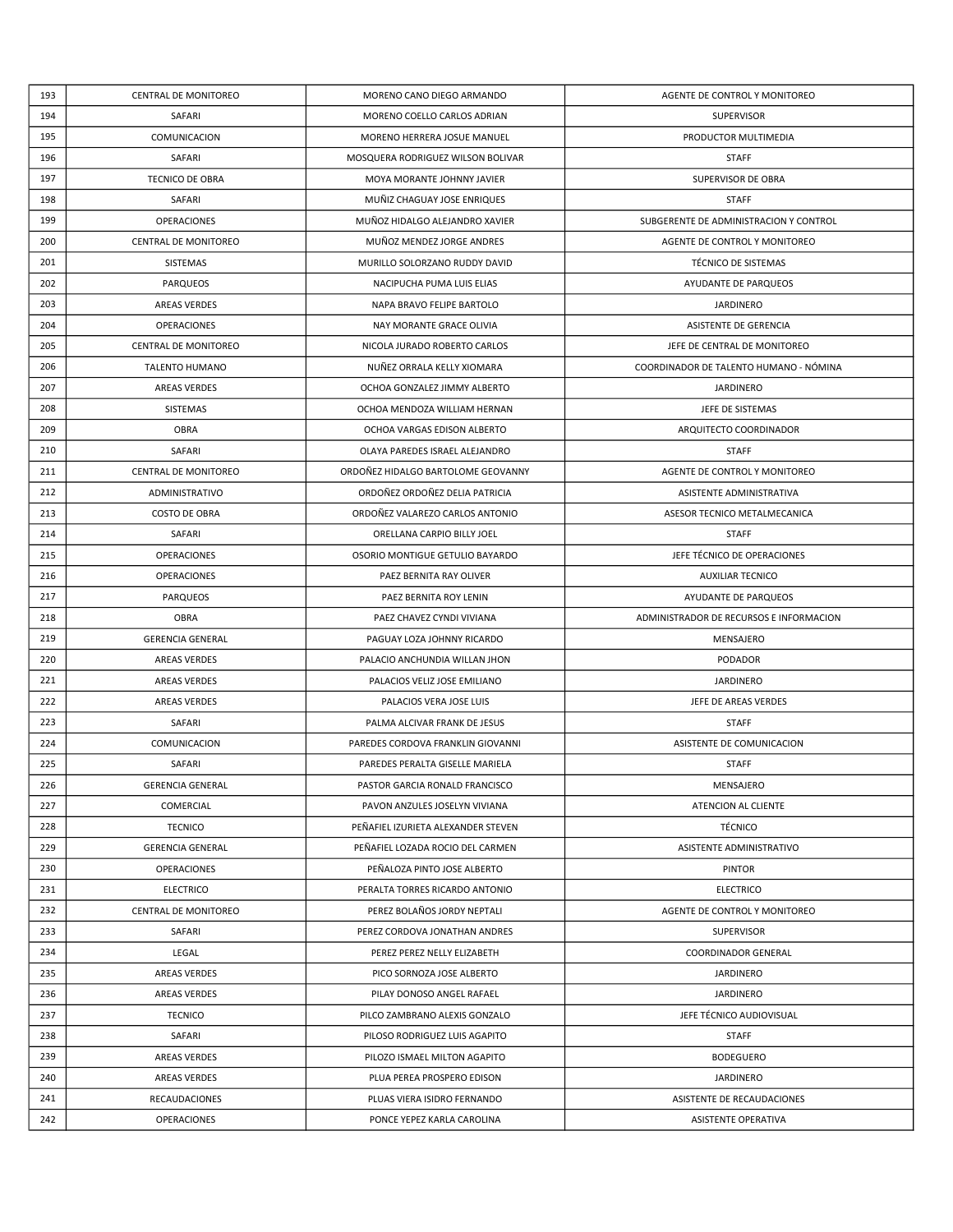| 243        | <b>TECNICO</b>                    | PONGUILLO TAGLE BOLIVAR JOSE           | TECNICO DE AUDIO                               |
|------------|-----------------------------------|----------------------------------------|------------------------------------------------|
| 244        | SAFARI                            | PONTON CORDOVA MANUEL ERNESTO          | <b>STAFF</b>                                   |
| 245        | <b>CENTRAL DE MONITOREO</b>       | PRECIADO MEDINA JENNY JOHANA           | AGENTE DE CONTROL Y MONITOREO                  |
| 246        | <b>AREAS VERDES</b>               | RAMIREZ TOMALA PATRICIO ANTONIO        | <b>JARDINERO</b>                               |
| 247        | SISTEMAS                          | RECALDE DICADO KEVIN ARTURO            | TÉCNICO DE SISTEMAS                            |
| 248        | <b>GERENCIA GENERAL</b>           | RECALDE SALAZAR LETICIA XIMENA         | <b>AUDITOR INTERNO</b>                         |
| 249        | <b>AREAS VERDES</b>               | REYES REYES BENITO JAVIER              | <b>JARDINERO</b>                               |
| 250        | <b>ELECTRICO</b>                  | REYES VERA HENRY GIOVANNY              | SUPERVISOR ELECTRICO                           |
| 251        | <b>TALENTO HUMANO</b>             | RIVADENEIRA CARVAJAL MARIA GRACIA      | ASISTENTE DE TALENTO HUMANO                    |
| 252        | <b>ELECTRICO</b>                  | RIVAS ESPAÑA WILLIAM EDUARDO           | <b>ELECTRICO</b>                               |
| 253        | CONTABILIDAD                      | RIVERA JAIME VIRGINIA JAKELINE         | <b>ASISTENTE CONTABLE</b>                      |
| 254        | CONTABILIDAD                      | ROBALINO BAYONA CESAR BOLIVAR          | <b>CONTADOR GENERAL</b>                        |
| 255        | <b>PARQUEOS</b>                   | ROBALINO MEZA EDDIE STALIN             | AYUDANTE DE PARQUEOS                           |
| 256        | <b>CONTROL Y SUPERVISION</b>      | RODRIGUEZ BOHORQUEZ CRISTOPHER GREGORY | <b>AUXILIAR</b>                                |
| 257        | PROYECTOS PLANIFICACION Y CONTROL | RODRIGUEZ BRIONES CRISTINA CECIBEL     | ASISTENTE DE PROYECTOS PLANIFICACION Y CONTROL |
| 258        | PARQUEOS                          | RODRIGUEZ LOPEZ RONNY STEVEN           | AYUDANTE DE PARQUEOS                           |
| 259        | <b>TECNICO</b>                    | RODRIGUEZ PONCE WILBER WILSON          | TECNICO DE AUDIO                               |
| 260        | TECNICO DE OBRA                   | RON PEÑALOZA LUIS HUMBERTO             | SUPERVISOR DE OBRA                             |
| 261        | CENTRAL DE MONITOREO              | RONDAN AURIA PAUL RICARDO              | AGENTE DE CONTROL Y MONITOREO                  |
| 262        | SAFARI                            | RONQUILLO HEREDIA GENESIS NICOLE       | <b>STAFF</b>                                   |
| 263        | CLIMATIZACION                     | RUIZ SARANGO MARCO FABRICIO            | TECNICO DE CLIMATIZACION                       |
| 264        | RECAUDACIONES                     | RUIZ VEGA MARCO ANTONIO                | ASISTENTE DE RECAUDACIONES                     |
| 265        | OBRA                              | SAA ALMEIDA ANGELA MARIA               | ARQUITECTO COORDINADOR                         |
| 266        | <b>COMPRAS</b>                    | SAAB ADUM OSCAR ANTONIO                | <b>GERENTE DE COMPRAS</b>                      |
| 267        | AREAS VERDES                      | SALAS CHERRES JORGE EDUARDO            | <b>JARDINERO</b>                               |
| 268        | SAFARI                            | SALAZAR VALAREZO JOHN ANDRES           | <b>STAFF</b>                                   |
| 269        | COMERCIAL                         | SALCEDO DURAN INGRID ELIZABETH         | JEFE ADMINISTRATIVO                            |
| 270        | COMUNICACION                      | SAMANIEGO ABAD RAUL ADRIAN             | DISEÑADOR GRAFICO-ILUSTRADOR                   |
| 271        | SAFARI                            | SAN MARTIN PROAÑO KAROL MELISSA        | <b>STAFF</b>                                   |
| 272        | <b>AREAS VERDES</b>               | SANCHEZ PILOZO AGAPITOS LAUREANO       | <b>JARDINERO</b>                               |
| 273        | <b>CENTRAL DE MONITOREO</b>       | SANCHEZ RAMOS ELVIA KASSANDRA          | AGENTE DE CONTROL Y MONITOREO                  |
| 274        | OBRA                              | SANISACA SANCHEZ FAUSTO HUMBERTO       | ARQUITECTO PROYECTISTA JR                      |
| 275        | SAFARI                            | SANTANDER TOLEDO RUTH CECILIA          | <b>STAFF</b>                                   |
| 276        | SAFARI                            | SANTOS VERA ARTURO JOSE                | STAFF                                          |
| 277        | OPERACIONES                       | SARMIENTO ORTEGA LUIS FERNANDO         | EBANISTA                                       |
| 278        | <b>PARQUEOS</b>                   | SEMINARIO RAMOS JONATHAN MIGUEL        | AYUDANTE DE PARQUEOS                           |
| 279        | PRESUPUESTO Y TESORERIA           | SESME CLAVIJO MARTHA CECILIA           | ANALISTA DE PAGADURIA                          |
| 280        | SAFARI                            | SILVA ORTEGA RAY ALEXANDER             | <b>STAFF</b>                                   |
| 281        | OBRA                              | SILVA WONG MARIO DENIS                 | ARQUITECTO PROYECTISTA SR                      |
| 282        | SAFARI                            | SOLIS MANTUANO RAUL TARQUINO           | <b>STAFF</b>                                   |
| 283        | SAFARI                            | SORROZA BAQUE ANTHONY ANDRES           | <b>STAFF</b>                                   |
| 284        | OBRA                              | STRACUZZI NEVAREZ DOMENICA MARIA       | ARQUITECTO PROYECTISTA JR                      |
| 285        | AREAS VERDES                      | SUAREZ FAVIO FROILAN                   | <b>JARDINERO</b>                               |
| 286        | SISTEMAS                          | SUAREZ MAYANYA PATRICIO VICTOR         | TÉCNICO DE SISTEMAS                            |
| 287        | SAFARI                            | SUAREZ ORTEGA AARON JOSUE              | <b>STAFF</b>                                   |
| 288        | <b>AREAS VERDES</b>               | SUAREZ PACHECO CRISTHIAN SALVADOR      | SUPERVISOR DE AREAS VERDES                     |
|            | OPERACIONES                       |                                        |                                                |
| 289<br>290 |                                   | SUAREZ SUAREZ JOHAN DANNY              | MAESTRO METALMECANICA                          |
|            | COMERCIAL                         | SUASNAVAS LEON GALO CHRISTIAN          | ASESOR COMERCIAL                               |
| 291        | SAFARI                            | TAPIA LEON ELIANA LEONELA              | <b>SUPERVISOR</b>                              |
| 292        | SAFARI                            | TEJADA FRANCO ELIAN JOEL               | <b>STAFF</b>                                   |